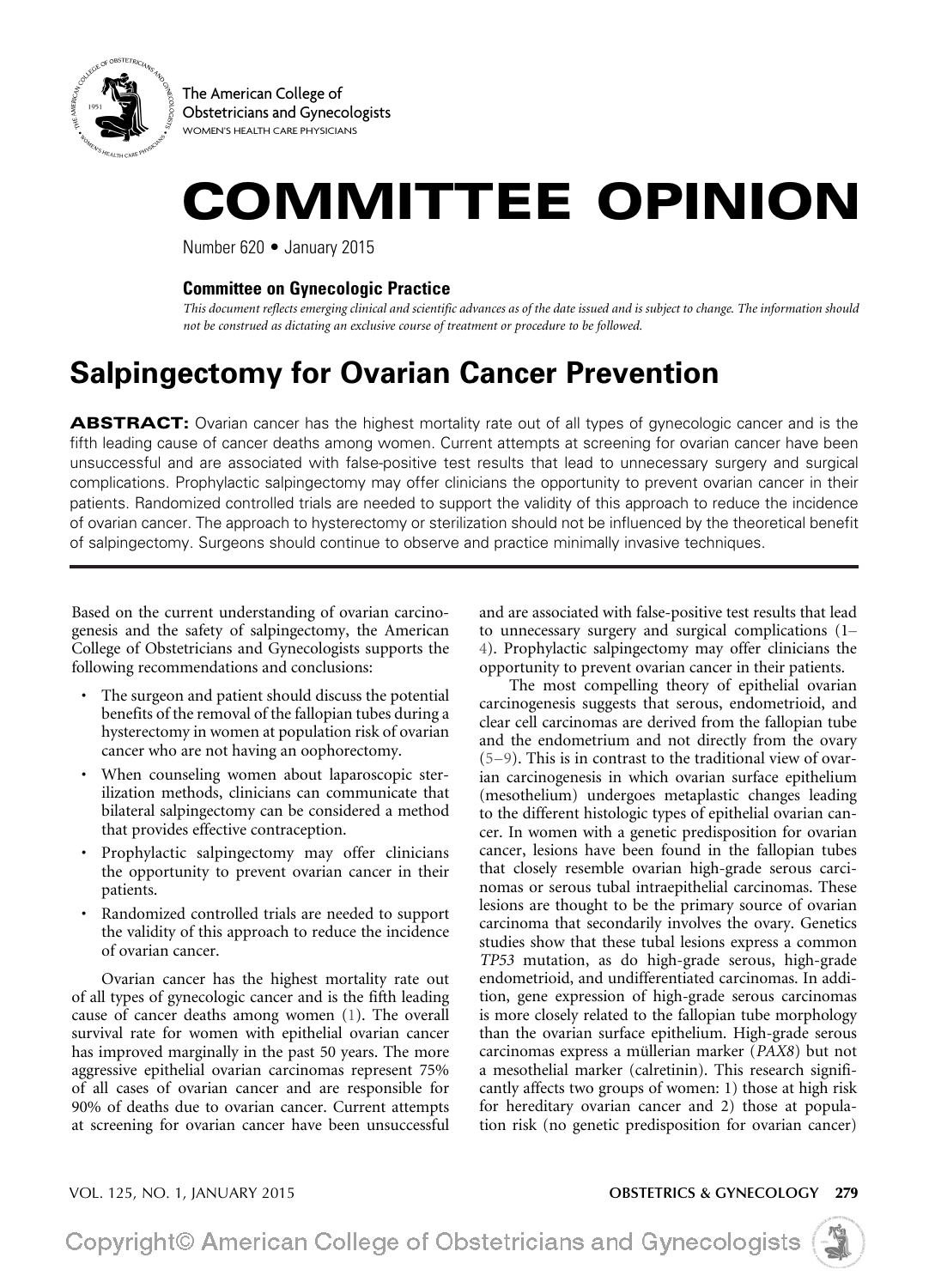undergoing routine pelvic surgery. This Committee Opinion addresses women at population risk undergoing routine pelvic surgery for benign disease.

<span id="page-1-12"></span>Tubal ligation has a protective effect specifically against endometrioid and clear cell carcinomas of the ovary, which supports the theory that these tumors may be due to retrograde menses of endometrial cells [\(10\)](#page-2-3). By performing salpingectomy when patients undergo an operation during which the fallopian tubes could be removed in addition to the primary surgical procedure (eg, hysterectomy), the risk of ovarian cancer may be further reduced. Randomized controlled trials are needed to support the validity of this approach to reduce the incidence of ovarian cancer.

Salpingectomy at the time of hysterectomy or as a means of tubal sterilization appears to be safe, without an increase in complications, such as the need for blood transfusions and readmissions, compared with hysterectomy alone or tubal ligation (1). Additionally, ovarian function does not appear to be affected by salpingectomy at the time of hysterectomy based on surrogate serum markers or response to in vitro fertilization ([11–14\)](#page-2-4).

<span id="page-1-4"></span><span id="page-1-3"></span><span id="page-1-2"></span><span id="page-1-1"></span><span id="page-1-0"></span>The surgeon and patient should discuss the potential benefits of the removal of the fallopian tubes during a hysterectomy in women at population risk of ovarian cancer who are not having an oophorectomy. Counseling women who are undergoing routine pelvic surgery about the risks and benefits of salpingectomy should include an informed consent discussion about the role of oophorectomy and bilateral salpingo-oophorectomy (BSO). Bilateral salpingo-oophorectomy that causes surgical menopause reduces the risk of ovarian cancer but may increase the risk of cardiovascular disease, osteoporosis, and cognitive impairment [\(15\)](#page-2-5). In the Nurses' Health Study, all-cause mortality and cancer mortality increased in women who received a BSO ([16](#page-2-6)). The risk of ovarian cancer after hysterectomy with ovarian conservation is 0.1–0.75% ([17\)](#page-2-7). Death from ovarian cancer after tubo-ovarian conservation in the Nurses' Health Study was 0.03% (16). The benefits of ovarian conservation decrease with age, and there is little benefit after age 65 years [\(18\)](#page-2-8). Given current theories of ovarian carcinogenesis, ovarian conservation and salpingectomy may represent a better option than BSO for ovarian cancer risk reduction for most women undergoing other pelvic surgeries for benign disease. When counseling women about laparoscopic sterilization methods, clinicians can communicate that bilateral salpingectomy can be considered a method that provides effective contraception. Although there is no information about the effectiveness of complete salpingectomy as a method of sterilization, possible surrogates may include postpartum partial salpingectomy and interval partial salpingectomy, which were found to have 7.5 and 20.1 cumulative probability of pregnancy per 1,000 procedures, respectively, in the U.S. Collaborative Review of Sterilization study [\(19\)](#page-2-9). In addition, health care providers should highlight that

salpingectomy eliminates tubal reversal as an option for those women who experience regret and seek fertility options later.

<span id="page-1-8"></span><span id="page-1-7"></span><span id="page-1-6"></span>Complete salpingectomy is preferred over fimbriectomy ([20](#page-2-10)); however, if complete salpingectomy cannot be performed, then removing as much of the fallopian tubes as possible, excluding the interstitial portion, still may have value [\(21](#page-2-11)). Studies of risk-reducing surgery for patients with *BRCA* mutations demonstrated that 1–5% of those women had early tubal malignancy; in most of these cases of malignancy, an early intraepithelial component was located in the fimbriated end of the fallopian tube (21, [22](#page-2-12)). Earlier benign lesions (serous tubal intraepithelial lesions and tubal intraepithelial lesions in transition) and a concept of surrogate precursor, called secretory cell outgrowths, have been implicated in the development of tubal dysplasia and tubal carcinomas (20). Serous tubal intraepithelial lesions and tubal intraepithelial lesions in transition are most frequently located in the fimbriated end of the uterine tube, whereas secretory cell outgrowths are distributed throughout the tube.

The pathologic specimen processing in low-risk women should include representative sections of the fallopian tube, any suspicious lesions, and an entire sectioning of the fimbriae (20). Salpingectomy should remove the tube completely from its fimbriated end and up to the uterotubal junction; the interstitial portions of the tubes do not need to be removed. Any fimbrial attachments on the ovary should be cauterized or removed. In addition, salpingectomy should be performed with meticulous attention. Care should be taken not to interrupt blood supply to the ovary through the infundibulopelvic ligament because the collateral vasculature from the tubal mesosalpinx is occluded during the tubal removal. Preservation of the utero-ovarian ligament is recommended.

<span id="page-1-9"></span>Initiatives to increase salpingectomy have been shown to be successful (1). Based on one physician survey, most surgeons (54%) perform salpingectomy with hysterectomy, whereas a minority (7.2%) perform salpingectomy for sterilization [\(23\)](#page-2-13). Other than a significant increase in operative time for salpingectomy with hysterectomy (16 minutes) and with sterilization (10 minutes), no significant differences in operative times or complication rates for salpingectomy have been identified (1).

<span id="page-1-10"></span>The approach to hysterectomy or sterilization should not be influenced by the theoretical benefit of salpingectomy. Surgeons should continue to observe and practice minimally invasive techniques. A vaginal hysterectomy should not be changed to a laparoscopic hysterectomy simply to perform a salpingectomy. The choice of sterilization procedure should be based on the risks and benefits of the hysteroscopic and laparoscopic approaches. If a laparoscopic approach is elected, then the risks and benefits of salpingectomy should be discussed. The safety of vaginal hysterectomy and hysteroscopic sterilization has been well established ([24](#page-2-14), [25](#page-2-15)).

<span id="page-1-5"></span>280 **Committee Opinion** *Salpingectomy for Ovarian Cancer Prevention* **OBSTETRICS & GYNECOLOGY**

Copyright© American College of Obstetricians and Gynecologists

<span id="page-1-11"></span>